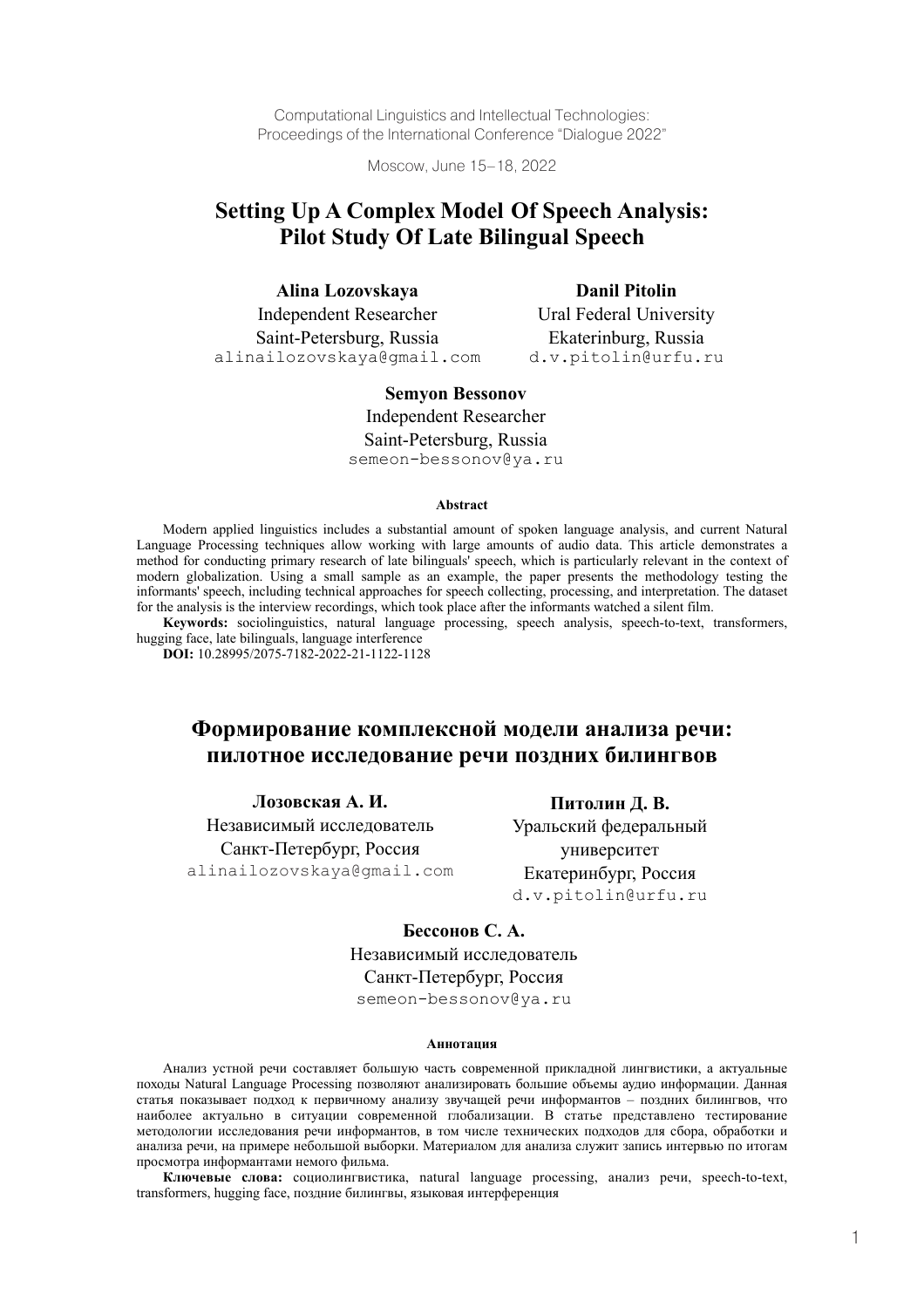## **1. Introduction**

With ongoing globalization and mobility people all over the world migrate like never before. Moreover, this trend is projected to become even more prominent [2]. Consequently, the first generation of migrants usually has to learn a language of the destination country. However, these people do not fit the quite tight category of natural or balanced bilinguals and for decades stayed unnoticed by the scholars studying bilingualism [7]. More recent studies though have examined the subject matter in more detail [3, 5, 6, 9]. The research at large aims to continue closing the gap and study late Russian English bilinguals once it goes full-scale. It is to be done through a series of online interviews with adult informants who moved to an English-speaking country in the post-puberty period (for the purpose of the research it is roughly estimated as 18 years). In a later large-scale research such factors as age, age of acquisition, age of relocation, occupation and others are to be analyzed. However, the aim of the research described was merely to test if the chosen speech analysis model was suitable for the data obtained.

Among other activities they have watched an excerpt from a silent film to elicit the production of monologue speech. Such films have been noticed to be well described as being suitable for speech elicitation as they do not influence the informant with sound of speech of any language [8]. For instance, the piece of Charlie Chaplin's *Modern Times* (1936) served as elicitation material to dozens of experiments (for more in-depth description of the piece see [1]). The authors of the article were to find a piece of video resembling Modern Times' easy and humorous narrative depicting daily life. The first part of *Wake Up Lenochka [Разбудите Леночку]* (1934) was chosen as it has approximately the same duration, is silent, and was produced in Russian language.

After watching the part of the film the informants were to retell the story and describe their general impression of it in Russian. With late bilinguals it was hypothesized that the interference of English (L2) would manifest itself in informants' native Russian.

The article presents the results of a pilot study that was aimed at testing and adopting the practices most suitable for a future large scale research. The amount of the monologous speech elicited from the informants that is described does not let the authors draw any linguistic conclusions yet appears to be sufficient to test the future model of transcribing larger data amounts.

# **2. Task Description**

At this stage the task is to test the methodology on a small volume to see what problems will arise:

- at the data collection stage;
- at the data processing stage;
- at the data interpretation stage.

Therefore, the authors of this article decided to conduct an EDA on the audio material of eight informants, to see what questions they were asked after watching the film and how they responded to them.

One of the most essential tasks, apart from decoding audio into text, was to find a model that can decode the audio chunks into text. For initial EDA, we chose Yandex SpeechKit, which produces adequate results for primary analytics.

# **3. Exploratory Data Analysis**

As mentioned above, Russian-language interviews were chosen for the initial analysis, focusing on the questions asked in the informants' native language. The purpose of this stage is to check the efficiency of the questions, to what extent they urge the informants to talk about the film fragment.

The first to be done for the datastudy is to mark up the questions as timestamps, where the first column is the person's ID, the second column is the question the person answers, the third column is when the person started answering the question, and the fourth column is when the person finished answering the question. The first three lines will look like this: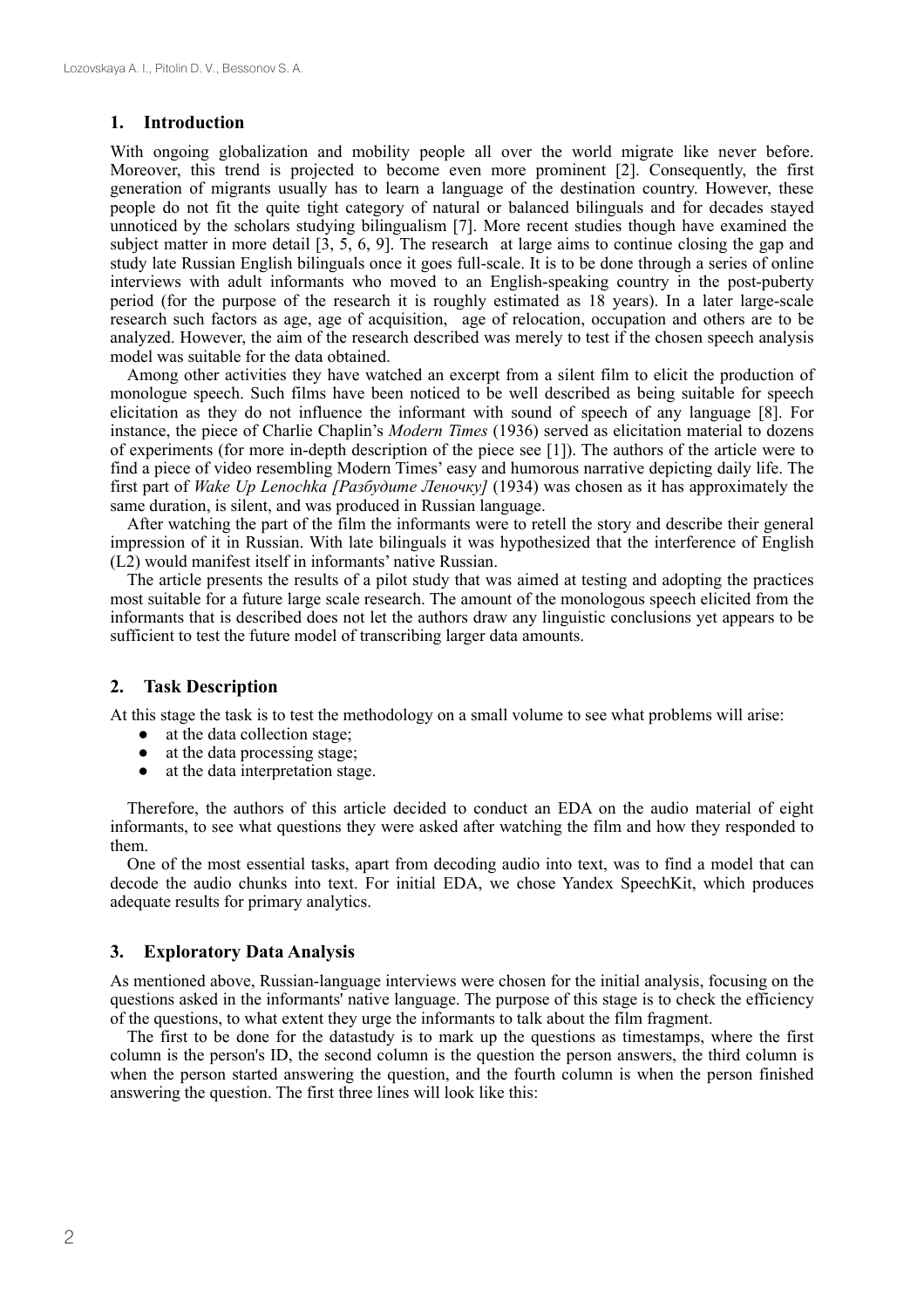| ID | question                           | start    | end      |
|----|------------------------------------|----------|----------|
|    | What was the film about            | 01:13:32 | 01:14:04 |
|    | What caught your attention         | 01:14:11 | 01:14:22 |
|    | Was it difficult to watch the film | 01:14:30 | 01:14:38 |

| Table 1: Initial data |
|-----------------------|
|-----------------------|

Next step is calculating the duration of each question. All the columns are converted to timedelta64 except for one numeric column.

| ID | question                              | start                          | end                            | duration                       | duration sec |
|----|---------------------------------------|--------------------------------|--------------------------------|--------------------------------|--------------|
|    | What was the film about               | 0 days<br>01:13:32             | $0$ days<br>01:14:04           | $0 \, \text{days}$<br>00:00:32 | 32           |
|    | What caught your attention            | $0 \, \text{days}$<br>01:14:11 | $0 \, \text{days}$<br>01:14:22 | $0$ days<br>00:00:11           | 11           |
|    | Was it difficult to watch the<br>film | $0$ days<br>01:14:30           | $0$ days<br>01:14:38           | $0$ days<br>00:00:08           | 8            |

# Table 2: Updated data

The next step is to find out how many questions on the film each informant received. The maximum number was six questions and the minimum was three questions. See fig.1 with the questions frequency. Questions with frequencies

| question | freq |                                                                                                                                                                                                                                                                                                                                                                                                                                                |                |
|----------|------|------------------------------------------------------------------------------------------------------------------------------------------------------------------------------------------------------------------------------------------------------------------------------------------------------------------------------------------------------------------------------------------------------------------------------------------------|----------------|
|          |      |                                                                                                                                                                                                                                                                                                                                                                                                                                                | 8              |
|          |      |                                                                                                                                                                                                                                                                                                                                                                                                                                                | 5              |
|          |      |                                                                                                                                                                                                                                                                                                                                                                                                                                                | $\overline{4}$ |
|          |      |                                                                                                                                                                                                                                                                                                                                                                                                                                                | 3              |
|          |      |                                                                                                                                                                                                                                                                                                                                                                                                                                                | $\overline{2}$ |
|          |      |                                                                                                                                                                                                                                                                                                                                                                                                                                                | 2              |
|          |      |                                                                                                                                                                                                                                                                                                                                                                                                                                                | $\overline{2}$ |
|          |      |                                                                                                                                                                                                                                                                                                                                                                                                                                                | 1              |
|          |      |                                                                                                                                                                                                                                                                                                                                                                                                                                                | 1              |
|          |      |                                                                                                                                                                                                                                                                                                                                                                                                                                                | 1              |
|          |      |                                                                                                                                                                                                                                                                                                                                                                                                                                                | 1              |
|          |      | What was the film about<br>What are your impressions of the film<br>Was it difficult to watch the film<br>What is going to happen next in the film<br>Do you watch old movies<br>Do you want to see the film up to the end<br>In what years would the situation take place<br>What caught your attention<br>Why was it hard to watch the film<br>What's the main idea of the film<br>Do you remember the details of the characters' appearance |                |

Figure 1: Questions with frequencies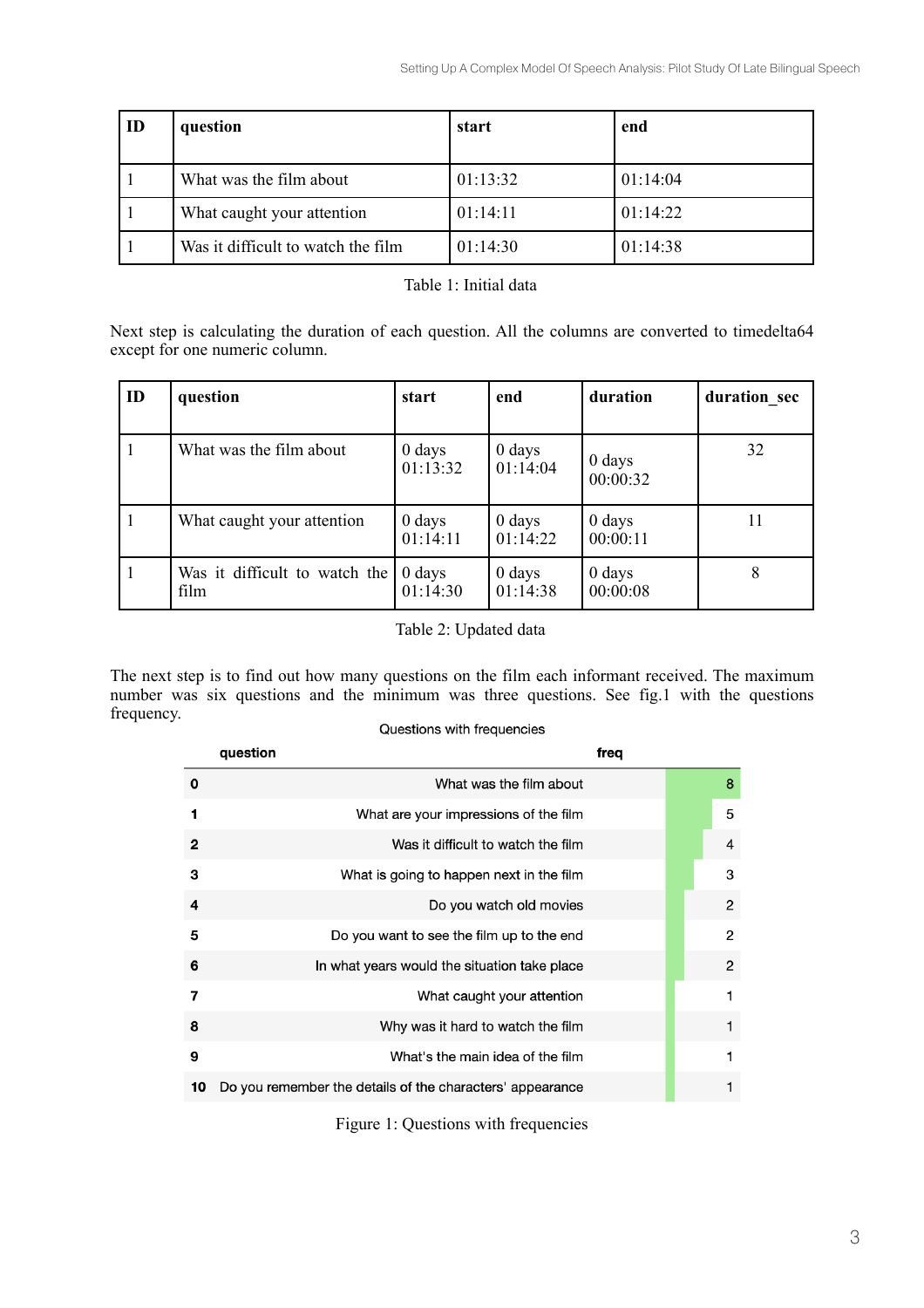The distribution of questions was uneven, see fig. 1. Initially, there was no strict list of questions to be asked during the interview, so the discussion of the film was done as a free dialogue, in order to further assess which questions might be the most relevant to the discussion of the film fragment.

Next, it is useful to examine the average, maximum, and minimum length of each question, where the level of answer detail is directly proportional to the length of that answer (fig. 2).

|              | question                                                  | seconds mean |     | seconds max |     | seconds min |                |
|--------------|-----------------------------------------------------------|--------------|-----|-------------|-----|-------------|----------------|
| 0            | What was the film about                                   |              | 102 |             | 216 |             | 6              |
|              | Why was it hard to watch the film                         |              | 74  |             | 74  |             | 74             |
| $\mathbf{2}$ | What's the main idea of the film                          |              | 43  |             | 43  |             | 43             |
| 3            | What time is in the film                                  |              | 32  |             | 37  |             | 26             |
| 4            | What happens next                                         |              | 22  |             | 30  |             | 10             |
| 5            | What are your impressions of the film                     |              | 19  |             | 36  |             | 6              |
| 6            | Do you want to see the film up to the end                 |              | 15  |             | 18  |             | 12             |
|              | Do you watch old movies                                   |              | 15  |             | 26  |             | $\overline{4}$ |
| 8            | What caught your attention                                |              | 11  |             | 11  |             | 11             |
| 9            | Was it difficult to watch the film                        |              | 11  |             | 18  |             | $\overline{7}$ |
| 10           | Do you remember the details of the characters' appearance |              | 9   |             | 9   |             | 9              |

# Figure 2: Duration statistics

According to statistics, the following three questions should be left for the next interview, both in Russian and English:

- What was the film about?
- What time is in the film?
- What happens next?

The first question is the most essential one. With this question, one can assess how the informants perceived the film and, by doing a semantic analysis, find out what caught their attention without asking them an additional question about the details. The question about the time in which the film takes place provides more detailed speech elicitation beyond mundane topics. The last question about what might happen next on one hand leads them into a particular and fairly uniform way of storytelling when most of them describe the main character being late for school. On the other hand, the elicited speech still holds most individual peculiarities of each informant. All the questions above have proved to be fruitful in provoking long responses, yet they do not lead the informant to any particular pattern of language choice that would distort the natural flow of speech.

# **3.1. Speech-to-Text**

We are interacting more and more with technology through voice, yet, as Daniel Jurafsky and James Martin note, automatic transcription of speech by any speaker in any environment is still far from solved, but ASR technology has matured to the point where it is now viable for many practical tasks [4].

Therefore, аfter collecting initial record data, it needs to be converted into text format for extensive exploratory data analysis. This task requires some easy to use but yet accurate tools. At this stage of the project Yandex Speech Kit proved to be suitable for the task. It provides robust and accurate speech to text service for Russian and English languages.

Sound processing pipeline at this stage roughly is:

- Convert collected audio into Ogg Opus format via ffmpeg;
- Split audio files into small chunks (one per answer);
- $\bullet$  Use speech recognition service on each audio chunk;
- Save each result separately;
- Manually validate all collected results to correct spelling, grammar, and punctuations;
- Aggregate results into initial dataset for EDA.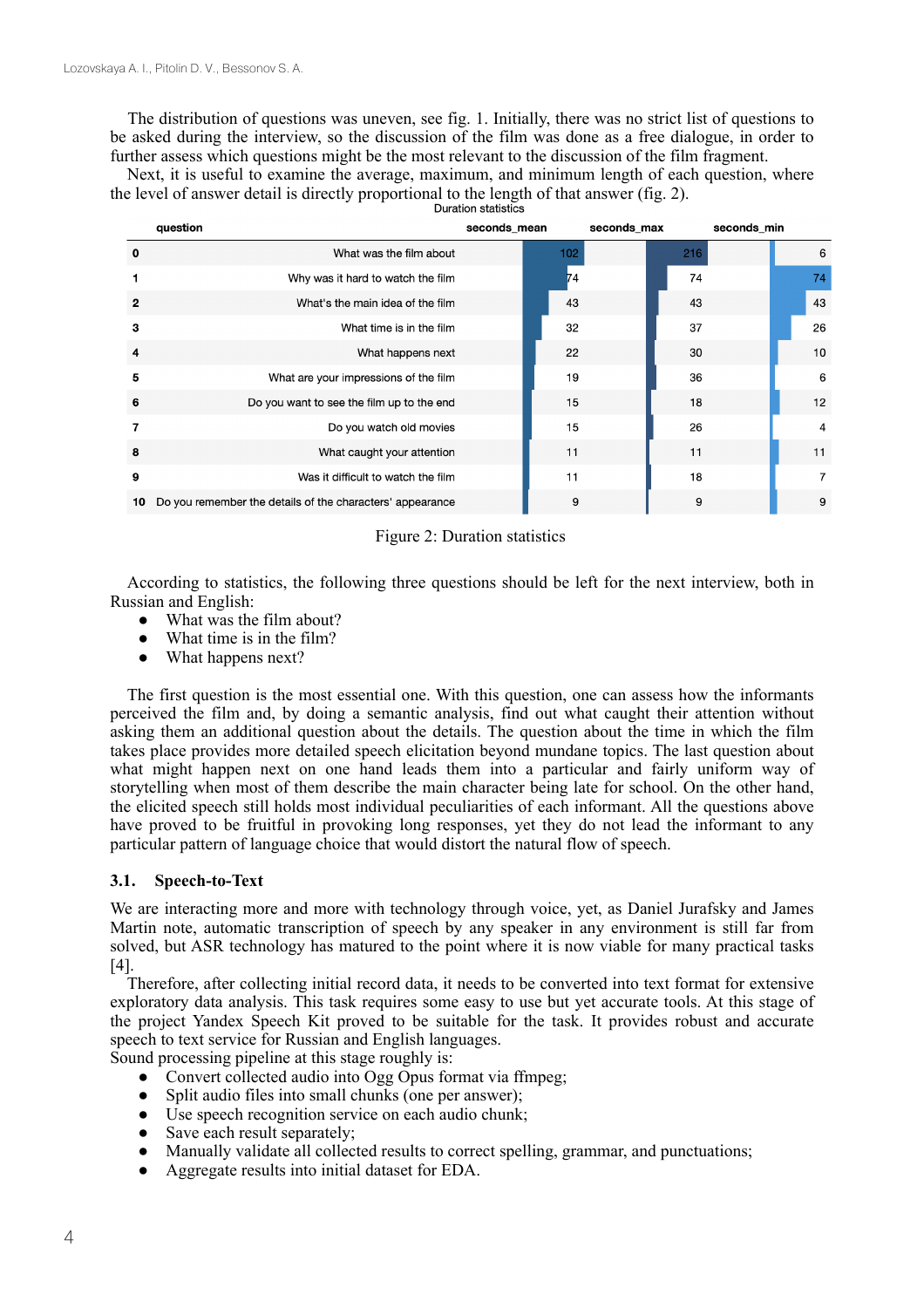We hope that in future by using more advanced state-of-the-art models, and with better audio collecting procedures we will eliminate most of the manual labor, thus giving us the ability to work with much bigger amounts of data. However, current implementation is enough for bootstrapping.

# **3.2. Keywords extraction**

The next step is the analysis of the text itself and highlighting the key bigrams for each of the questions asked. In order to highlight bigrams, it was decided to use the open-source  $KeyBERT<sup>1</sup>$ project, since it gives fine results and supports many embedding models. It is useful as we can load the Russian language model from the Hugging Face community for keyword extraction. The authors use Flair together with rugpt3medium sum gazeta<sup>2</sup>. This model was created for summarization and is based on rugpt3medium based on  $gpt23$ , which in our opinion can be suitable for keyword extraction.

The major stage of text preprocessing is stop words cleaning, which are the most frequent in the text and usually have less lexical content, besides such words do not hold much of a semantic meaning. Consequently, it was important that these words are not included in the key phrases. It is worth noting that when working with a large amount of text data, BERT does not need to pre-clean the texts from stop words, because such models are perfect to perceive the context, so in this case the cleaning is dictated by the small text volume. The library spaCy<sup>4</sup> which contains a sufficient set of stop words for the Russian language was chosen for this purpose. The raw material being spoken language lead to the expansion of the word stops,, but the negative "no" in the two versions "не" and "нет", as well as "everyone" (все) and "everything" (всё) have been removed from the original list.

When extracting keywords, the diversity setting was 0.1, since the texts are non-voluminous and there will be little variation in meaning. To select the most relevant keywords the most relevant 10 key words of each response were selected.

Obviously, the extraction of key bigrams from a small amount of text causes errors and may produce irrelevant keywords, so it was decided to analyze the resulting bigrams and choose the most appropriate. Besides, prepositions and negation, if implied, have been restored in extracted bigrams.

| question                          | keywords                                                                                                                                                                                                                                      |
|-----------------------------------|-----------------------------------------------------------------------------------------------------------------------------------------------------------------------------------------------------------------------------------------------|
| What was the film about           | mom has come $[$ мама пришла $]$ ;<br>ran to school [побежала в школу];<br>got ready and ran out [собралась и выбежала];<br>realized she was late [поняла, что опоздала];<br>all gone [все ушли];<br>ran out of the house [выбежала из дома]; |
| Why was it hard to watch the film | no dialogues [диалогов нет];<br>they write quickly [пишут быстро];<br>по language [языка нет];<br>not interesting [не интересно];<br>old movie [старый фильм];<br>picture visualization [визуализация картинки]                               |

The keywords presented in the table are ordered by their probability prediction (not specified in the table) from KeyBERT.

<sup>1</sup> https://github.com/MaartenGr/KeyBERT

https://huggingface.co/IlyaGusev/rugpt3medium\_sum\_gazeta 2

<sup>3</sup> https://huggingface.co/sberbank-ai/rugpt3medium\_based\_on\_gpt2

<sup>4</sup> https://spacy.io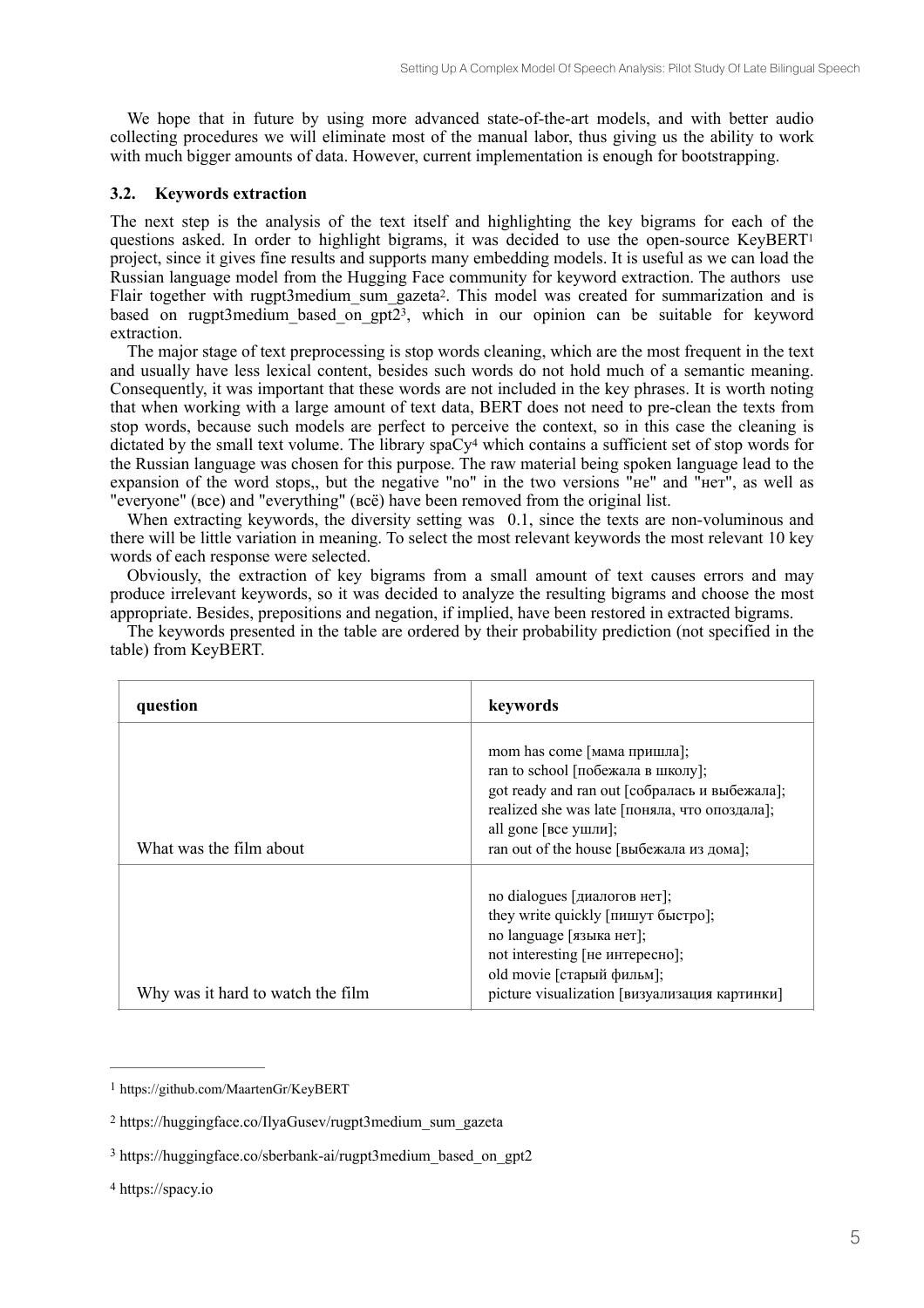| What's the main idea of the film                             | before bedtime [перед сном];<br>understandable phenomenon [понятное явление];<br>strong immersion [сильное погружение];                                                                                                |
|--------------------------------------------------------------|------------------------------------------------------------------------------------------------------------------------------------------------------------------------------------------------------------------------|
|                                                              | sleep problems [проблемы со сном]                                                                                                                                                                                      |
| What time is in the film                                     | по idea [не разбираюсь];<br>silent movies [немое кино];<br>thirties to forties [тридцатые - сороковые];<br>twenties to forties [двадцатые - сороковые];                                                                |
| What happens next                                            | ran late [побежала с опозданием];<br>will run to school [побежит в школу];<br>i think she's late [думаю опоздала];<br>she is going to wash up [соберется умываться];<br>she will wait for her brother [дождется брата] |
| What are your impressions of the film                        | enjoyed it [все понравилось];<br>Lenochka is infantile [леночка инфантильная];<br>strange family [семья странная];<br>loved the authenticity [понравилась<br>аутентичность];<br>not interesting [не интересно]         |
| Do you want to see the film up to the end                    | Lenochka is worried [леночка переживает];<br>what she will do to the guy [сделает парнем];<br>what she will do next [дальше сделает];<br>I watch everything to the end [досматриваю все]                               |
| Do you watch old movies                                      | don't watch [не смотрю];<br>used to watch [раньше смотрел];<br>occasionally [бывает редко];<br>Charlie Chaplin [чарли чаплин];<br>new movies [новые фильмы]                                                            |
| What caught your attention                                   | note to her brother [записка брату];<br>ask for a wake-up [просьба разбудить]                                                                                                                                          |
| Was it difficult to watch the film                           | everything is clear [все понятно];<br>no fine [норм нет];<br>no words [без слов];<br>simple story [простой сюжет]                                                                                                      |
| Do you remember the details of the characters'<br>appearance | they looked strange [выглядели странно];<br>twenties [двадцатые годы]                                                                                                                                                  |

Table 3: Keywords extraction

Keywords contributed to the text content analysis When answering the question "What was the film about", the informants paid attention to the fact that the main character overslept, woke up when everyone had already left, and rushed to get ready. Understanding differences in informants' left, and rushed to get ready. Understanding differences in informants' perception of time can be useful for the research: the most predictable one here is "no idea", but the informants also thought that the action takes place either in the thirties or the forties, and it is worth noting that they were right. In answering the question "What happens next" almost all informants suggested that Lenochka would run late to school.